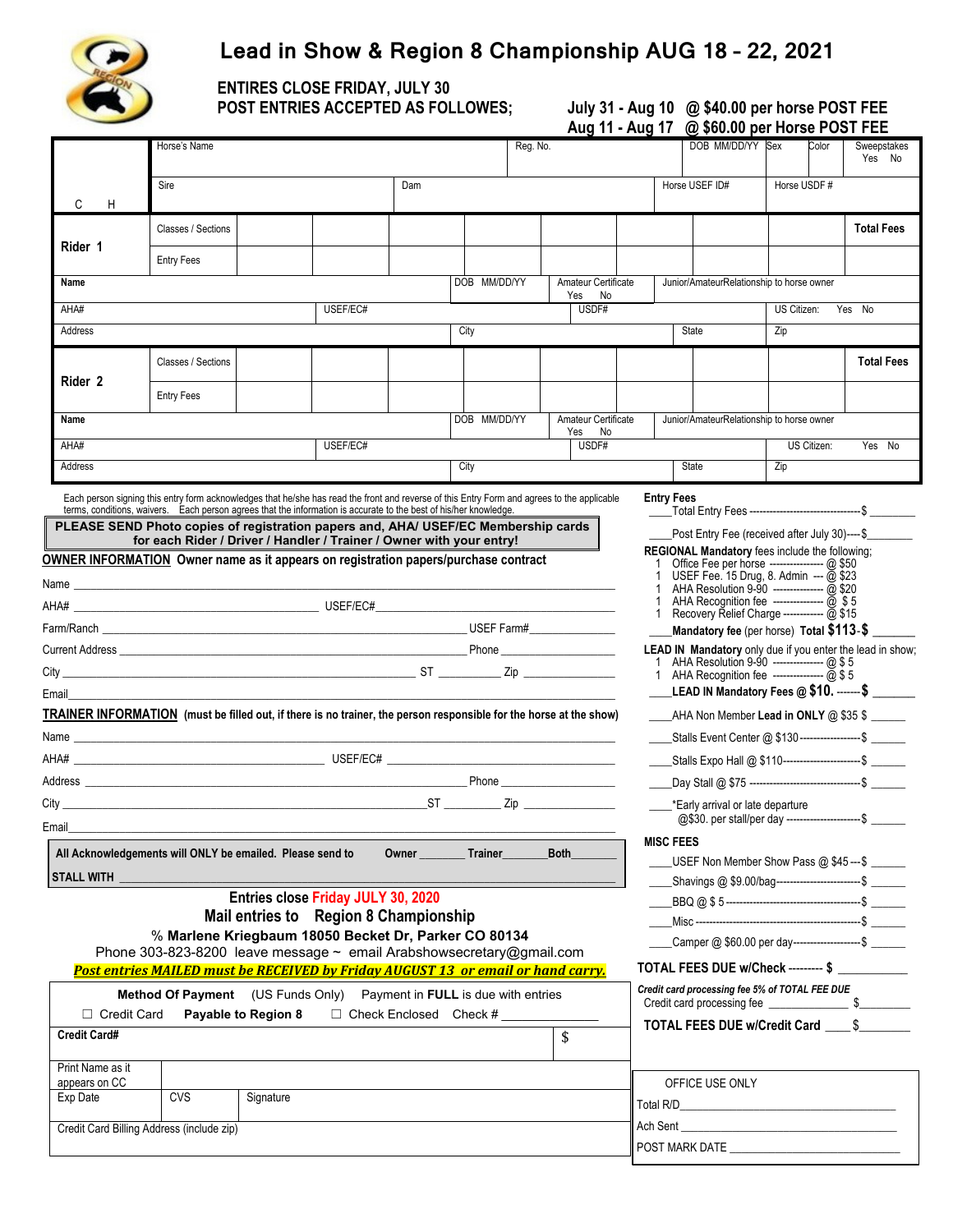#### **AHA ENTRY AGREEMENT**

I have read the rules concerning competitions as printed in the Arabian Horse Association (AHA) Handbook / Directory and Competition Prize List and agree to be bound by and subject to those Rules.

**AHA ASSUMPTION OF RISK, RELEASE AND INDEMNIFICATION This document waives very important legal rights. Read it carefully before signing.** 

In consideration for AHA permitting me to participate in this Competition, and by signing the entry blank, I agree as follows:

**I AGREE** that I choose to participate voluntarily in this Competition, as a rider, driver, handler, lessee, owner, agent, coach, trainer, junior exhibitor, or as a parent or guardian of a junior exhibitor. I AM FULLY AWAR **INVOLVE SERIOUS RISK OF HARM INCLUDING, BUT NOT LIMITED TO, RISKS OF ACCIDENT, SERIOUS BODILY INJURY, INCLUDING DEATH, BROKEN BONES, HEAD INJURIES, TRAUMA, PAIN, AND SUFFERING, AND PROPERTY DAMAGE. I ASSUME ALL RISKS OF HARM TO ME, MY HORSE OR MY PROPERTY.**

*I AGREE as a Horse Show Participant (or Parent/Guardian of Participant if a minor) to waive all claims which may otherwise arise from, including but not limited to infectious bacteria, viruses, fungi/mold, parasites or other agents which may be present at the Horse Show (and most other outdoor locations) and can cause infection in humans, as well as in animals.*

**I AGREE** for myself, my heirs, executors, administrators, successors and assigns to release AHA, the Competition, the facilities leased by the Competition and the owner(s) of the facilities, and all of their respective officers, officials, directors, employees, agents, personnel, volunteers, affiliated organizations and insurers<br>(collectively, the "Released Parties") from any and al extent permitted by law that arises out of or relates in any way to the Competition and my participation in the Competition INCLUDING, BUT NOT LIMITED TO,<br>DAMAGES, LOSS, OR INJURY RESULTING FROM ANY ACTS, FAILURE TO ACT, N PARTIES, THEIR CONTRACTORS OR INVITEES, as well as for theft, vandalism, fire, other casualty damage, or damage arising out of any defects in the premises. **I AGREE** to indemnify and hold harmless (that is pay all losses, damages, attorneys fees and costs of) the Released Parties from and against any and all claims, demands, penalties, actions, losses, costs, damages, injuries, liabilities and obligations (including attorneys fees) of whatsoever kind and nature, which may be asserted against or incurred by any of them as a result of  $(1)$  my participation in the Competition or  $(2)$  any act, failure to act, or neglect  $(a)$  by me, my agents, employees, riders, handlers, trainers, coaches, drivers, contractors or invitees, or (b) by any animal owned or exhibited by me or in my custody or control.

**I AGREE** and represent that I am qualified and eligible to enter and/or participate in the Competition, and every horse I am entering is qualified and eligible as entered. **I AGREE** to accept AS FINAL any decision of AHA, the Show Commission or Show Officials concerning my qualification or the qualification of my horse to enter the Competition or any results of the Competition, except to the extent that the Rules of AHA, the Competition, EC or USEF Equestrian permit a protest or hearing of such decisions. Should a hearing be requested, I agree to accept AS FINAL the decision of the particular hearing body. I agree to release, hold harmless and not to sue AHA,<br>the Competition Sponsor, their officers, directors, em Officials or any hearing body that relates to my qualifications or my horse(s)' qualifications to enter the Competition or any results of the Competition.

I AGREE that AHA has the sole right to control, sell, supervise or give away (or assign to others the right to do so) the exclusive rights to broadcast, televise, reproduce, renoduce, transmit and disseminate all or part o likenesses of me and my horse taken during the course of the Competition for the promotion, coverage or benefit of the Competition or AHA. Those likenesses shall not be used to advertise a product and they may not be used in such a way which implies endorsement of any company, product, product category or service. I hereby expressly and irrevocably waive and release any rights in connection with such use, including any claim to compensation, invasion of privacy, right of publicity, or to misappropriation.

By signing below as a parent or guardian of a junior exhibitor, I consent to the child's participation and agree to all of the above provisions, and further agree to assume all of the obligations of this AHA Assumption of

This AHA Assumption of Risk, Release and Indemnification is governed by the Laws of the State of Colorado and is intended to be interpreted as broadly as possible. I agree that exclusive jurisdiction and venue (place) for any legal action against AHA, its officers, directors, employees, volunteers or agents shall be in the local district courts or the federal court of the State of Colo

### **USEF FEDERATION ENTRY AGREEMENT**

By entering a Federation-licensed Competition and signing this entry blank as the Owner, Lessee, Trainer, Manager, Agent, Coach, Driver,<br>Rider, Handler, Vaulter or Longeur and on behalf of myself and my principals, represe subject to the Bylaws and Rules of The United States Equestrian Federation, Inc. (the "Federation") and the local rules of the **Region 8**<br>Lead in Show & Championships (Competition). I agree to be bound by the Bylaws and Ru harmless the competition, the Federation, their officials, directors and employees for any action taken under the Rules. I represent that I<br>am eligible to enter and/or participate under the Rules, and every horse I am ente condition of and in consideration of acceptance of entry, the Federation and/or the Competition may use or assign photographs, videos,<br>audios, cable - casts, broadcasts, internet, film, new media or other likenesses of me advertise a product and they may not be used in such a way as to jeopardize amateur status. I hereby expressly and irrevocably waive<br>and release any rights in connection with such use, including any claim to compensation,

# I HAVE CARÉFULLY READ THIS DOCUMENT IN ITS ENTIRETY, UNDERSTAND ALL OF ITS TERMS AND CONDITIONS, AND KNOW IT<br>CONTAINS AN ASSUMPTION OF RISK, RELEASE AND WAIVER FROM LIABILITY, AS WELL AS A HOLD HARMLESS AND INDEMNIFICATION **OBLIGATIONS.**

**By signing below,** I (as the participant or as the Parent/Legal Guardian of the minor identified below) hereby accept and agree to the<br>terms and conditions of this Agreement in connection with my (or the minor's) particip

**BY SIGNING BELOW, I AGREE** to be bound by all applicable Federation Rules and all terms and provisions of this entry blank and all terms and provisions of this Prize List. If I am signing and submitting this Agreement electronically, I acknowledge that my electronic signature shall have the same validity, force and effect as if I affixed my signature by my own hand.

| Owner ** Mandatory Must be Adult                          | Print                 | **Adult   |  |  |
|-----------------------------------------------------------|-----------------------|-----------|--|--|
|                                                           | Name                  | Signature |  |  |
| Trainer or Custodian of horse @ show                      | Print                 | **Adult   |  |  |
| ** Mandatory Must be Adult                                | Name                  | Signature |  |  |
| Rider 1 ** Mandatory Must be Adult                        | Print                 | **Adult   |  |  |
|                                                           | Name                  | Signature |  |  |
| Rider 2 <sup>**</sup> Mandatory Must be Adult             | Print                 | **Adult   |  |  |
|                                                           | Name                  | Signature |  |  |
| Coach – (if applicable) USEF $#$                          | Print                 | **Adult   |  |  |
|                                                           | Name                  | Signature |  |  |
| Print Minor                                               | Print Parent/Guardian | **Adult   |  |  |
| Name Here                                                 | Name Here             | Signature |  |  |
| Print Minor                                               | Print Parent/Guardian | **Adult   |  |  |
| Name Here<br>Name Here                                    |                       | Signature |  |  |
| ****** EMERGENCY PHONE NUMBER FOR EXHIBITOR               |                       |           |  |  |
| MHST RE SIGNED IN AT LEAST 3 PLACES BY <i>ADULTS ONLY</i> |                       |           |  |  |

**MUST BE SIGNED IN AT LEAST 3 PLACES BY** *ADULTS ONLY* **AHA or USEF/EC Membership is not required for Parents/Guardians signing for minors.**